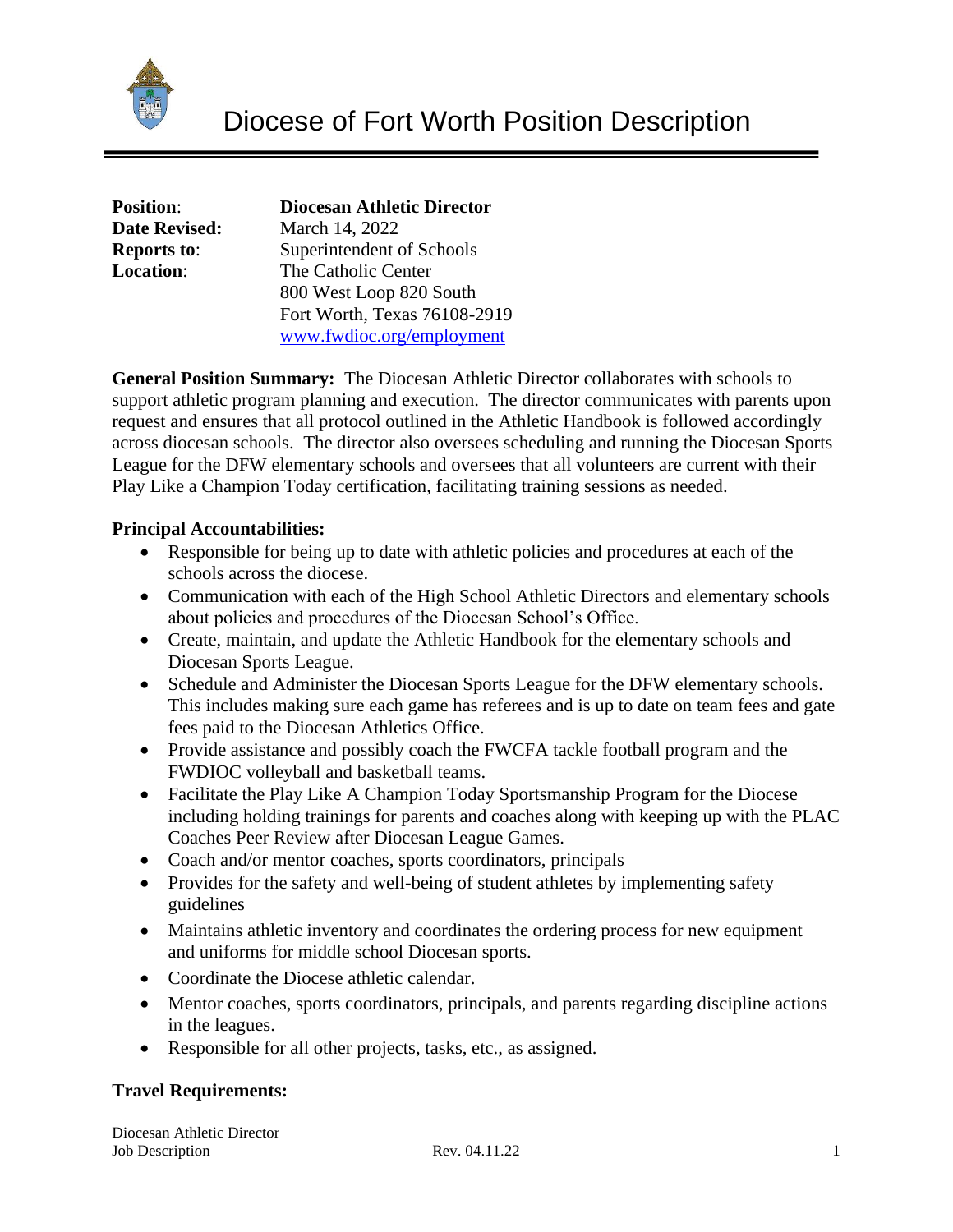

• Regular travel required mainly within the Diocese of Fort Worth.

## **Education and Experience Preferred:**

- Bachelor's degree in Education, Physical Education or Liberal Arts.
- Teacher's or coaching-related certification
- Experience in education, coaching, or related field

### **Knowledge and Skills Preferred:**

- Knowledge of the physical fitness and skill levels of adolescent physical development.
- Knowledge of coaching techniques and rules of sports.
- Knowledge of equipment procurement and maintenance.
- Advanced to intermediate knowledge of Microsoft Suite and Google Docs.
- Able to work independently and self-motivate.
- Able to communicate effectively in both written and verbal form.
- Able to work well with others in the school community.
- Ability to coordinator, train, and supervise coaches.
- Skill in handling multiple tasks simultaneously.
- Skill in motivating and engaging student athletes.
- Skill in organizing and relating information in an understandable format.
- Skill in job appropriate technology.
- Skill in critical thinking and planning.

### **Working Conditions and/or Physical Requirements:**

- This position works in a typical office, gym, field, and school environment.
- Required to work many nights and weekends at various locations mainly within the Diocese of Fort Worth.
- Required to manage high to moderate levels of stress.